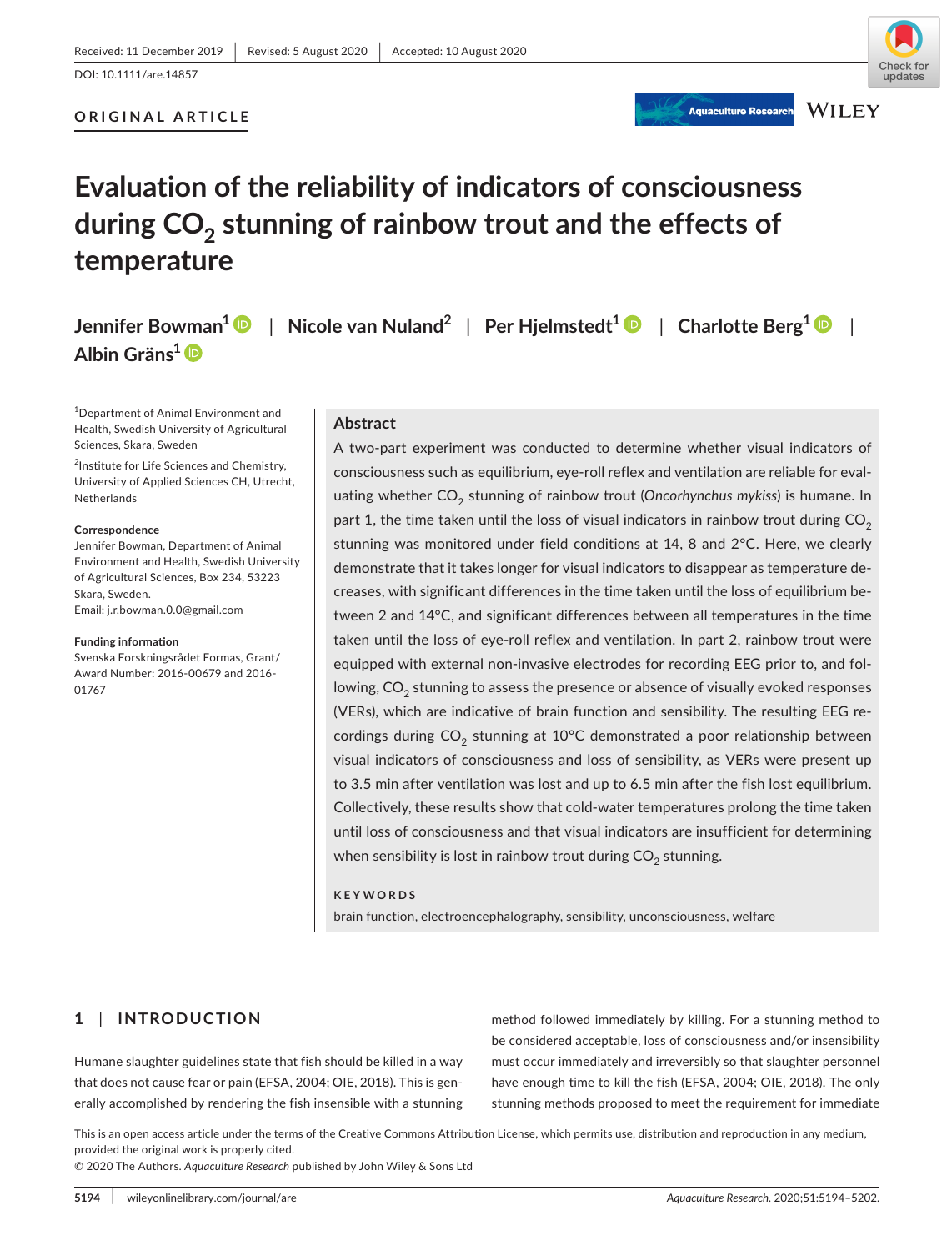insensibility when used properly are percussive and electrical stunning (EFSA, 2004; OIE, 2018). However, there are many other methods of stunning still used in practice that do not meet the required standards (Gräns et al., 2016; Lines & Spence, 2012). One of these methods is carbon dioxide ( $CO<sub>2</sub>$ ) stunning, the use of which has declined in recent years but is still utilized in several European countries (Brijs et al., 2018; IBF, 2017). This method is easy and inexpensive to implement on large groups of fish, but does not meet OIE (2018) standards as it is known to cause severe aversive behaviours and requires long induction times before consciousness is lost in several fish species, including rainbow trout (*Oncorhynchus mykiss*; Kestin, Wotton, & Adams, 1995; Marx, Brunner, Weinzierl, Hoffmann, & Stolle, 1997; Robb & Kestin, 2002). CO<sub>2</sub> stunning is accomplished by bubbling  $CO<sub>2</sub>$  into water until the pH is reduced <5, which is a level associated with complete saturation (Anonymous, 1995). Fish submerged in this solution experience an increase in dissolved  $CO<sub>2</sub>$ in their bloodstream, which leads to narcosis, decreased ventilation and ultimately respiratory failure (Bernier & Randall, 1998; Kugino, Tamaru, Hisatomi, & Sakaguchi, 2016).

Verifying the functionality of a stunning method requires that consciousness, or lack thereof, is determined in a reliable way. As consciousness cannot be easily assessed, the presence or absence of visual indicators is often used by both researchers and farmers to determine whether a fish has lost consciousness (Table 1). The most commonly used visual indicators of consciousness such as loss of equilibrium, the eye-roll reflex and ventilatory changes can be difficult to observe and are easily misjudged, which results in the use of inadequate stunning methods that may cause unnecessary fear or pain (Lambooij et al., 2010; Robb & Kestin, 2002). Visual indicators are also unreliable when fish become paralysed or immobile without losing consciousness or sensibility. Loss of movements without loss of sensibility has been reported during  $CO<sub>2</sub>$  stunning of Atlantic salmon (*Salmo salar*; Robb et al., 2000). Currently, the only known method for accurately assessing a loss of sensibility in the case of paralysis is through electroencephalography (EEG) (Kestin, van de Vis, & Robb, 2002; Lambooij et al., 2010).

EEG is a method for recording and measuring the electrical activity of the brain through the use of electrodes that are either surgically implanted in the brain (Kestin et al., 2002; Kestin, Wotton, &

 **BOWMAN ET AL.** 5195

Gregory, 1991; Quick & Laming, 1990), or attached externally to the head (Bowman, Hjelmstedt, & Gräns, 2019; Cho et al., 2017). EEG allows the investigator to detect changes in brain activity indicative of a loss of consciousness and/or sensibility. One such method involves assessing the presence or absence of averaged visually evoked responses (VERs), which in a conscious animal produces a distinct waveform in the EEG in response to visual stimulation from a flashing light (Kestin et al., 1991; Robb & Roth, 2003; Robb et al., 2000). The abolition of VERs is an objective and unequivocal indicator of brain dysfunction and hence, loss of sensibility, as the failure of this primary sensory pathway is one of the last responses to an external stimulus to be lost before brain death (Daly, Gregory, & Wotton, 1987; EFSA, 2004; Robb et al., 2000). While it is possible that the loss of consciousness occurs prior to the loss of VERs, the presence of VERs indicates that some level of rudimentary visual processing is still occurring in the brain, and thus from an ethical perspective, it must be assumed that there is a possibility the animal is still conscious (Kestin et al., 1991; Robb et al., 2000).

Other methods for assessing changes in consciousness include measurements of EEG signal amplitude and changes in brain frequencies. A ≥50% reduction in total signal amplitude compared to pre-treatment values has been cited as the stage at which calves transitioned from conscious to unconscious (Gibson et al., 2009). An even further reduction, such as when the amplitude of the EEG is less than 12% of pre-treatment values (sometimes defined as iso-electric EEG), has been used as an indicator of profound brain failure in calves and chickens (Gibson et al., 2009; Mcilhone, Beausoleil, Johnson, & Mellor, 2014).

A shift in consciousness can also be assessed by separating the EEG signal into beta, alpha, theta and delta frequency waves, and measuring their relative contribution to the overall signal. A transition from high-frequency beta and alpha brain waves to low-frequency theta and delta waves has been used as an indicator that a fish is no longer conscious (Lambooij et al., 2006, 2010, 2013). The shift from high- to low-frequency waves has also been assessed by using the median frequency of the total EEG signal in calves and chickens (Gibson et al., 2009; Martin & McKeegan, 2017).

While the effects of  $CO<sub>2</sub>$  stunning on fish are well documented, there has been little investigation of how different seasonal

| <b>Visual indicator</b> | <b>Description</b>                                                                            | Sign of                                                                                                       | <b>Estimated comparative</b><br>depth of anaesthesia     |
|-------------------------|-----------------------------------------------------------------------------------------------|---------------------------------------------------------------------------------------------------------------|----------------------------------------------------------|
| Loss of equilibrium     | Unable to maintain upright swimming $1$                                                       | Depression of the midbrain <sup>2</sup>                                                                       | Light anaesthesia <sup>1,2</sup>                         |
| Change in ventilation   | A change from regular opercular<br>movement to slowing and irregular<br>movement <sup>1</sup> | Depression of the medulla <sup>2</sup> , thought<br>to be first sign of transition to an<br>unconscious state | Light to deep anaesthesia $2$                            |
| Loss of eye-roll reflex | Unable to adjust eyes to compensate<br>for tilt <sup>1</sup>                                  | Loss of visual reflex and processing $1$                                                                      | Deep to surgical<br>anaesthesia                          |
| Loss of ventilation     | No opercular movement <sup>2</sup>                                                            | Impending medullary collapse <sup>2</sup> , thought<br>to indicate unconsciousness                            | Surgical anaesthesia/<br>Medullary collapse <sup>2</sup> |
|                         |                                                                                               |                                                                                                               |                                                          |

**TABLE 1** Description of visual indicators used to determine loss of consciousness in fish during stunning and slaughter (table modified from Readman, 2015; McFarland, 1959; Ross & Ross, 2008; Sneddon, 2012)

*Note:* References: <sup>1</sup> Kestin et al. (2002); <sup>2</sup> McFarland (1959).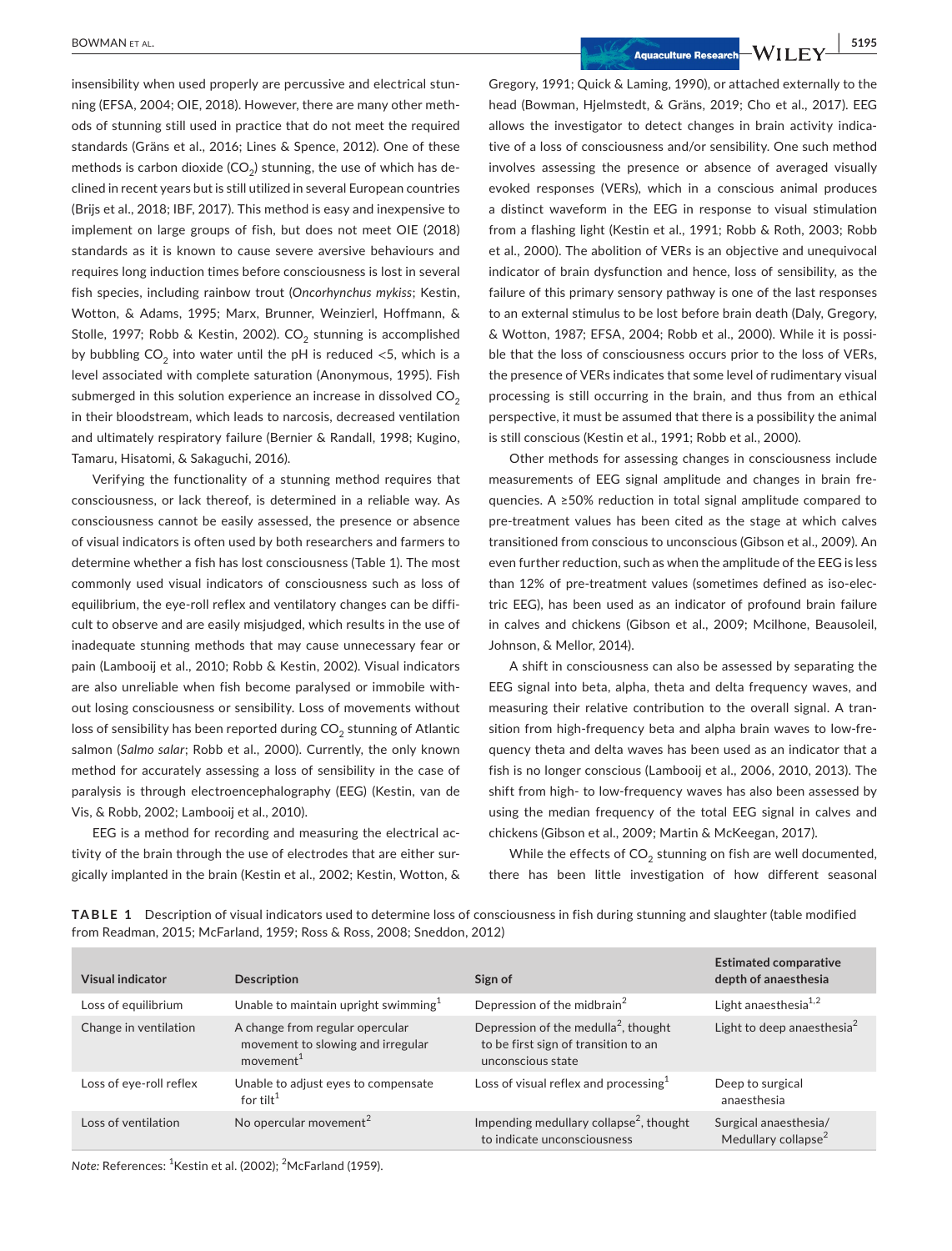temperatures affects the efficacy of the method. Therefore, we investigated the effects of acclimation temperatures on the time to loss of visual indicators (i.e. loss of equilibrium, eye-roll reflex and ventilation) of consciousness in rainbow trout stunned in  $CO<sub>2</sub>$  saturated water. Part 1 was conducted at a commercial rainbow trout farm in southern Sweden in summer, autumn and winter with water temperatures of 14, 8 and 2°C respectively.

The aim of part 2 of the study was to test whether the loss of visual indicators used in part 1 of the study can be considered accurate indicators of a loss of consciousness. To do this, we fitted rainbow trout with three non-invasive electrodes to monitor brain function. EEG was recorded simultaneously with visual indicators when trout were submerged in  $CO_2$  saturated water at 10°C using the same experimental setup as the field portion of the study. By investigating the relationship between the visual indicators and brain function, we aimed to determine if the external visual indicators used in commercial farm and slaughter situations during  $CO<sub>2</sub>$  stunning are accurate indicators of a loss of sensibility.

## **2** | **MATERIALS AND METHODS**

#### **2.1** | **Ethical statement**

This study was performed in accordance with Swedish animal welfare legislation. Animal care and experimental procedures were approved by the ethical committee of Gothenburg, ethical permit number: 177-2013. No protected species were used during the experiment.

#### **2.2** | **Part 1: Field experiments**

#### **2.2.1** | **Animals and husbandry**

Rainbow trout of mixed sex with a mean weight  $\pm$  SE of 1,087  $\pm$ 27.9 g were maintained in freshwater at Vänneåns fiskodling AB. Tests were conducted on three different occasions over a year to entail the effects of different seasonal temperatures on the stunning efficiency.

## **2.2.2** | **CO2 stunning**

To measure the time to loss of visual indicators of consciousness during  $CO<sub>2</sub>$  stunning under field conditions at a commercial Swedish fish farm, rainbow trout ( $n = 30$ ) were submerged in  $CO<sub>2</sub>$  saturated water at acclimation temperatures of 14, 8 and 2°C. Ten rainbow trout were used per acclimation temperature.  $CO<sub>2</sub>$  saturated water was circulated between a 50-L barrel and a 70 L aquarium using a hydraulic pump and kept at a consistent temperature by a refrigeration unit (CB 8-30E, Heto-Holten A/S). CO<sub>2</sub> was continuously bubbled into the barrel until the pH reduced to a steady state < 5,

indicating the water was fully saturated. Temperature and pH were measured in the aquarium, before each fish was submersed, using a digital thermometer (Testo 108–-2, Testo North America) and a multifunctional pH meter (HANNA Instruments, HI981901 pH-ORP-OWE. Three point calibrated: 4.01, 7.01 and 10.01) to ensure that temperature and pH were consistent throughout testing. Fish were individually and quickly transferred from their holding tanks using a dip net to the 70-L tank containing  $CO<sub>2</sub>$  saturated water where they remained for 12 min while being monitored for loss of visual indicators. After treatment, fish were transferred by hand to a tank containing aerated water for 10 min and monitored for recovery, followed by euthanization via a percussive strike.

#### **2.3** | **Data analysis and statistics**

Experiments were filmed for verification purposes. Time until loss of equilibrium, eye-roll reflex and ventilation was recorded during experiments. The eye-roll reflex was checked every 30 s until it was lost. A one-way ANOVA followed by Tukey's post hoc test was used to analyse difference between acclimation groups in spss (version 2017).

#### **2.4** | **Part 2: Laboratory experiments**

#### **2.4.1** | **Animals and husbandry**

Rainbow trout (*n* = 9) obtained from Vänneåns fiskodling AB, Sweden, of mixed sex and ranging in size between 560 and 905 g (mean  $\pm$  SE: 673.9  $\pm$  32.9 g) were housed in the animal facility at the Department of Biological and Environmental Sciences, University of Gothenburg between April and June 2018. Water was maintained at 10°C on a 12h:12h light:dark photoperiod.

## **2.4.2** | **Placement of electrodes and recording of VER on the EEG**

Fish were individually netted and submerged a tank containing 150 mg/L MS-222 (ethyl 3-aminobenzoate methanesulphonic acid,  $C_{10}H_{15}NO_5S$ ) (Sigma-Aldrich Inc.) buffered with 300 mg/L sodium bicarbonate (NaHCO<sub>3</sub>) dissolved in 12 L of water to induce light anaesthesia. A silicone cup with integrated electrodes was secured to the head of the fish using a peristaltic pump, and consistent low suction was maintained during the experiment to ensure the cup remained in place. For details of cup design and placement, see Bowman et al. (2019).

Fish were transferred to a 20 L tank containing 16 L of 10°C water and allowed to recover for 10 min. EEG was confirmed and recorded for 10 min without light stimulus to serve as a reference signal, ensuring that the fish was fully awake and the EEG signal was clear. EEG was then recorded for 10 min with light stimulus delivered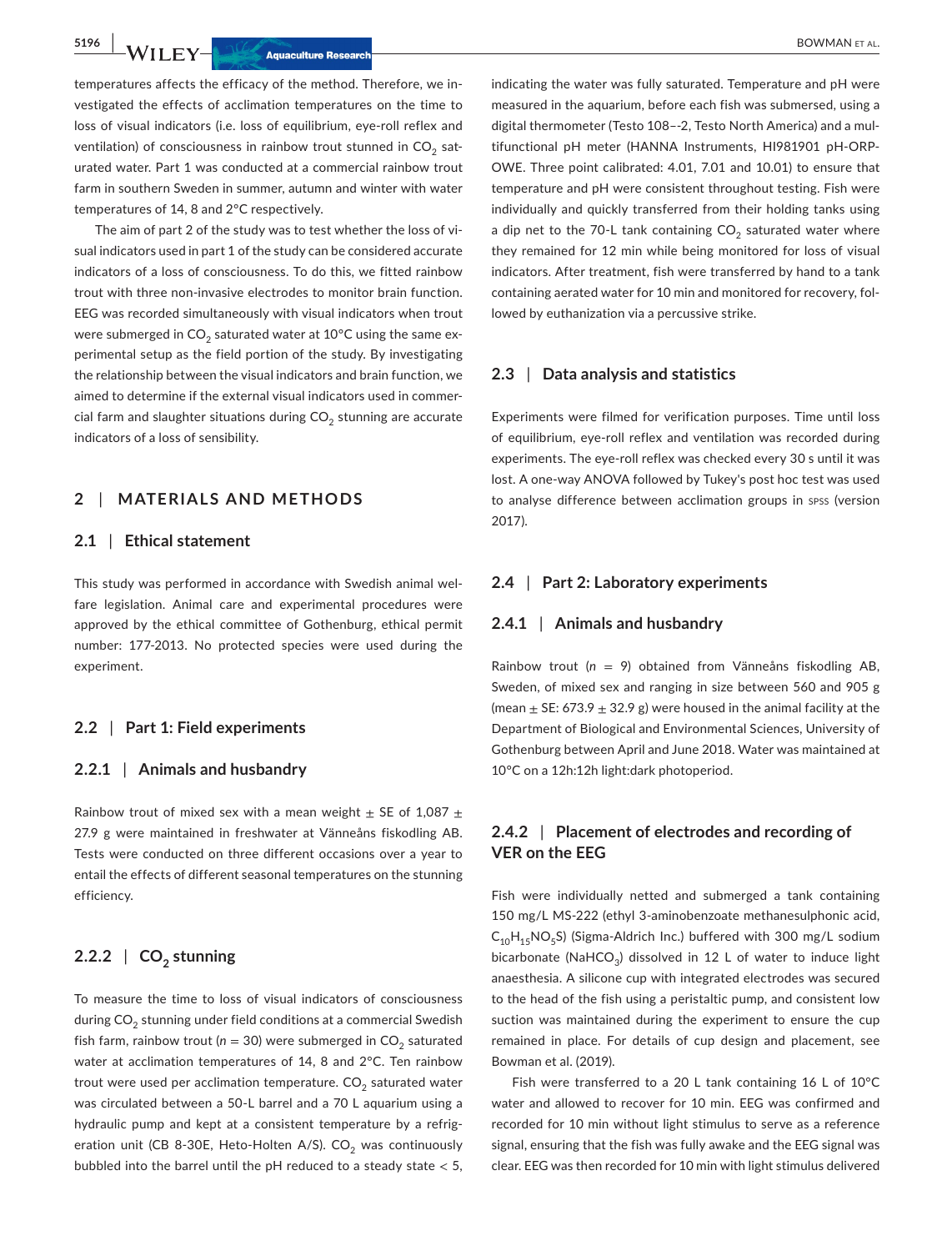as two 250 ms light flashes per second using an LED strobe light and detected using an in-house designed light detector connected to a PowerLab system (ADInstruments Pty Ltd.) sampling at 1 kHz. The peristaltic pump was turned on high for 30 s before fish were gently manually transferred to a 70-L tank of 10°C water that was fully saturated with  $CO<sub>2</sub>$  as indicated by a pH meter (HANNA Instruments, HI981901 pH-ORP-OWE). EEG was recorded with light stimulation for 30 min in the treatment tank followed by 10 min without light. If the cup moved or became dislodged after transfer, it was reattached after the fish lost equilibrium. Visual indicators of loss of consciousness were determined during testing and times were recorded. Visual indicators included loss of equilibrium, change in ventilation and loss of ventilation. A transition from regular opercular movement to irregular and gradually slowing was deemed a change in ventilation. Fish were euthanized following treatment with a percussive blow to the head. Room lights were turned off for the entirety of the experiment.

#### **2.5** | **Data analysis and statistics**

EEG recordings were assessed using LabChart 7 (version 7.3.8, AD Instruments), and a bandpass filter of 0.5–32 Hz was used to reduce signal noise. LabChart Scope View was set to record 500 ms time windows of EEG with the strobe light acting as the input trigger to begin recording. A 1-minute representative window of EEG signal was created for each minute or recording by averaging 120 consecutive, non-overlapping windows. To ensure that the signal accurately represented electrical activity in the brain and was not skewed by electrical artefacts caused by movement or gasping, LabChart was set to exclude windows where the EEG signal exceeded 10 µV from the averaging process. If representative minutes of EEG signal contained less than 60 averaged 500 ms windows (<50% of windows were included), they were removed from analysis.

For analysis of VERs, the EEG signal was filtered into beta waves (13–32 Hz) using a bandpass filter. The presence or absence of the VER waveform for each fish was determined through observations of measurable changes in the beta wave of the brain in response to a visual stimulus (i.e. a flashing light turning on and off) over time. When the VER wave amplitude became indistinguishable from the amplitude of the rest of the beta wave, the VER was considered absent (Figure 1).

Amplitude was measured as the maximum minus the minimum point of the total EEG signal (0.5–32 Hz) for each representative minute. The time to reduce the EEG signal amplitude to <50% of pre-treatment values was calculated using Microsoft Excel (version 2016). EEG signal median frequency and relative power were calculated using data that was transformed in LabChart using Fast Fourier transformation with a Hann (cosine-bell) window with 50% overlap. Relative power was analysed for changes between high-frequency (8–32 Hz) beta and alpha waves and low-frequency (0.5–8 Hz) theta and delta waves indicative of a loss of consciousness. spss (version 2017) was used to analyse EEG signal amplitude, median frequency and relative power using a linear mixed model with AR(1) as the covariance structure and time as the repeated variable. Amplitude and median frequency data were log-transformed to meet the assumptions of the model.

#### **3** | **RESULTS**

All data are reported as mean (min-max value) unless otherwise stated.

#### **3.1** | **Part 1: Field experiments**

There was a significant difference in weight between the temperature groups  $[F_{(2,27)} = 10.96, p < .001]$  where fish acclimated to 14<sup>o</sup>C



**FIGURE 1** Changes in the visually evoked responses (VERs) in the EEG of rainbow trout during submersion in CO<sub>2</sub> saturated water. VERs represent the measurable changes in the electrical potential of the brain in response to a visual stimulus (i.e. a flashing light). In the present study, each VER represents the averaged response to 120 consecutive flashes delivered at one flash per 500 ms. (a) Directly prior to submersion in CO<sub>2</sub> saturated water, VERs can be observed in this specific individual as distinct waveforms in the EEG recordings milliseconds after the light flashes on and off (marked in blue). These waveforms have an amplitude ~3 times greater than the EEG recordings during the dark period (marked in red). (b) After 2 min of CO<sub>2</sub> exposure, VERs can still be observed as the waveform in the EEG repetitively appears following the light flashes. However, the amplitude of the waveform has decreased and is now only  $\sim$ 1.7 times greater than the EEG recordings during the dark period. (c) After 8 min of CO<sub>2</sub> exposure, VERs were abolished as no distinguishable waveform in response to light flashes could be identified within the EEG recordings (i.e. the amplitude of the EEG signal is the same before and after the light flash, ~1:1 ratio) [Colour figure can be viewed at [wileyonlinelibrary.com](www.wileyonlinelibrary.com)]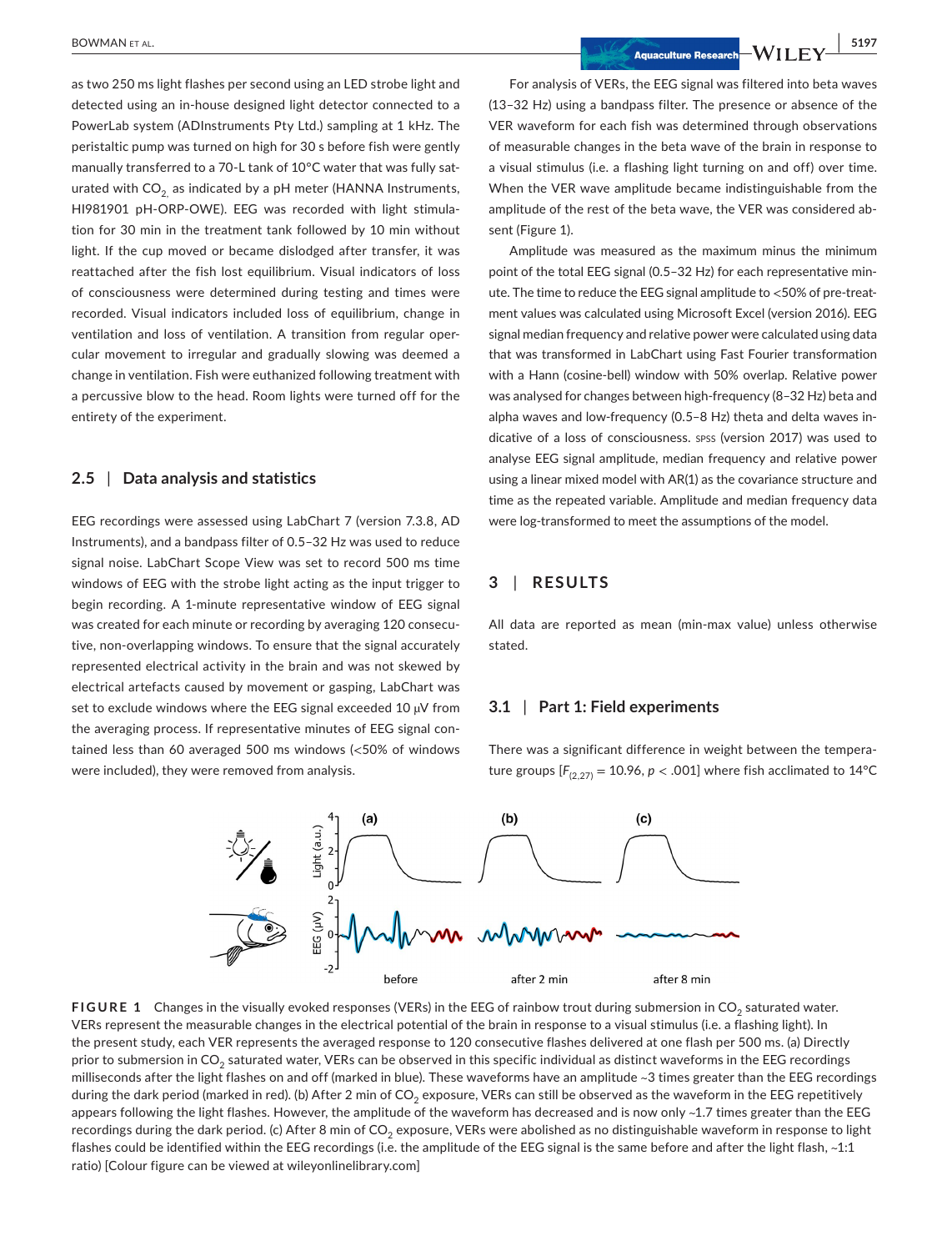were smaller, 945.5 g (805–1,090 g), compared to fish acclimated to 8°C, 1,168.5 g (985–1,315 g) and 2°C, 1,148 g (990–1,355 g). However, no interacting effects were found on any of the investigated variables; thus, mass was not included as a covariate in the final statistical analysis.

#### **3.1.1** | **Visual indicators**

Overall, the time taken until the loss of visual indicators of consciousness increased as the temperature of  $CO<sub>2</sub>$  saturated water decreased (Figure 2). It took significantly longer for fish to lose

equilibrium after submersion in  $CO<sub>2</sub>$  saturated water at 2°C compared to  $14^{\circ}C$  [ $F_{(2, 27)} = 4.81$ ,  $p = .016$ ]. The eye-roll reflex was lost shortly after equilibrium, taking 1.30 (1–2) min, 3.15 (2–4.5) min and 4.15 (3–5.5) min at 14, 8 and 2°C, respectively, and the time taken for the eye-roll reflex to be lost was significantly different between all temperature groups  $[F_{(2, 27)} = 53.5, p < .001]$ . Ventilation was the last indicator lost, taking nearly four times longer to cease than the time taken until the loss of equilibrium at all temperatures tested. Ventilation ceased 3.61 (2.90–4.55) min at 14°C, 5.74 (4.01–7.33) min at 8°C and 9.00 (7.33–11.33) min at 2°C, and the time taken for ventilation to cease was significantly different between all temperature groups  $[F_{(2,27)} = 69.5, p < .001]$ .



**FIGURE 2** Differences in time (min) to loss of equilibrium, the eye-roll reflex and ventilation at 14, 8 and 2°C of individual rainbow trout during progressive loss of consciousness (*n* = 30). The eye-roll reflex was assessed every 30 s. Statistical significance indicated \**p* < .05, \*\**p* < .001



**FIGURE 3** Relationship between the loss of VERs and loss of visual indicators of consciousness following submersion in CO<sub>2</sub> saturated water. (a) Time taken for trout ( $n = 8-9$ ) to lose equilibrium (open squares), exhibit changes in ventilation (black circles), cease to ventilate (grey triangles) and lose VERs (X) following submersion in CO<sub>2</sub> saturated water. (b) The time taken for trout ( $n = 8$ –9) to lose VERs compared with the time taken to lose equilibrium (open squares), exhibit changes in ventilation (black circles) and cease to ventilate (grey triangles). The black dashed line is a 1:1 line and has been included to demonstrate the welfare implications of using visual indicators of consciousness to identify when an animal is insensible. Considerable variation exists between the loss of the visual indicators and the loss of VERs, which from an individual welfare point of view can be acceptable (markers white section, VERs are lost before the visual indicators) or unacceptable (markers in grey shaded section, visual indicators are lost before the VERs)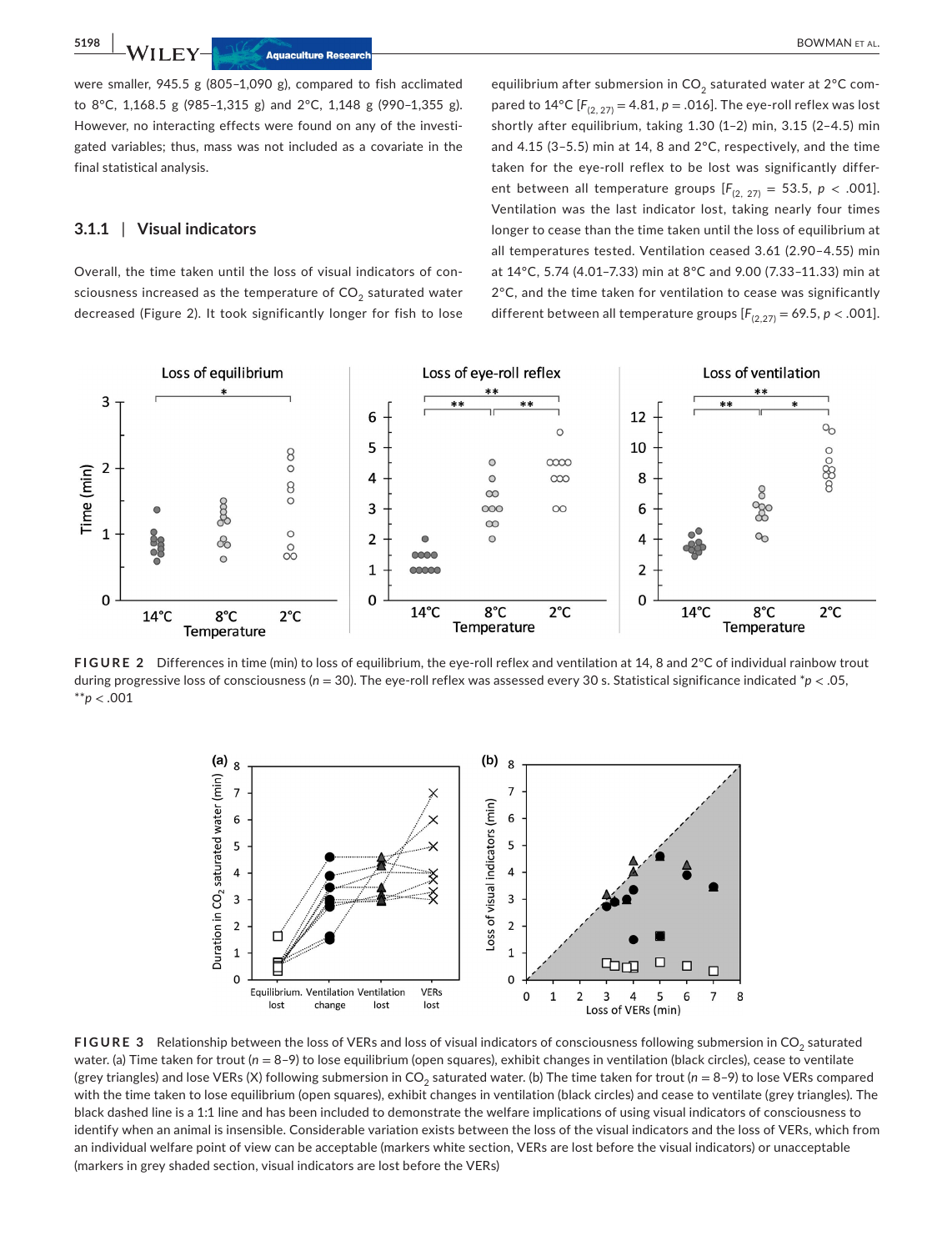**FIGURE 4** Amplitude  $\pm$  SE of filtered EEG (0.5–32 Hz) during progressive loss of consciousness in rainbow trout (*n* = 9) for the averaged pre-treatment signal (pre) and each minute of treatment. '\*' indicates that the amplitude of the EEG signal is significantly different (*p* < .05) from the amplitude of the pre-treatment mean. The marker and horizontal bars above the amplitude data indicate the average time  $\pm$  SE it took for EEG signal amplitude to reach < 50% pre-treatment amplitude



#### **3.2** | **Part 2: Laboratory experiments**

#### **3.2.1** | **Visual indicators and VERs**

After submersion in the  $CO<sub>2</sub>$  saturated water, loss of equilibrium occurred after 0.64 (0.33–1.63) min (Figure 3a). Ventilation changed and ceased 3.01 (1.50–4.60) min and 3.74 (2.95–4.6) min, respectively, following submersion in  $CO<sub>2</sub>$  saturated water (Figure 3a). Ventilation loss failed to be recorded for one fish. VERs were lost 4.56 (3.30-7.00) min after submersion in the  $CO<sub>2</sub>$  saturated water (Figure 3a). Considerable variation was observed between the time to loss of different visual indicators of consciousness and the loss of VERs (Figure 3b). All trout lost equilibrium and altered their ventilation before the VERs were lost with a disparity of up to 6.7 and 3.5 min respectively (Figure 3b). Five out of eight trout ceased their ventilation before losing their VERs with a disparity of up to 3.5 min (Figure 3b).

#### **3.2.2** | **Signal amplitude**

EEG signal amplitude increased immediately after transfer to the treatment tank compared to pre-treatment amplitude measurements. Time until amplitude declined to <50% pre-treatment amplitude was 7.44 (4–15) min after transfer. Time until amplitude reached <12% pre-treatment amplitude ranged widely, with one fish reaching <12% after 10 min and one fish not reaching < 12% at all during treatment.

Results of the linear mixed model (Figure 4) showed a significant decrease in amplitude during min 8 and min 10–30 min 7 and 9 were close to achieving significance ( $p = .056$  and  $p = .071$ ) but ultimately did not.

### **3.2.3** | **Median frequency and relative power**

No significant difference was found between pre-treatment mean and treatment values for EEG signal median frequency. Mean pre-treatment median frequency was 7.74 (2.53–22.3) Hz. After transfer and until min 10 mean median frequency stayed below pretreatment mean, with the lowest frequencies occurring at min 4 and 7, measuring 3.87 (1.93–7.91) and 3.86 (1.27–11.1) Hz respectively. After this, median frequency fluctuated between 5.52 and 13.33 Hz for the remainder of the experiment.

Results of the linear mixed model showed no significant difference between the pre-treatment means and the relative power of beta and alpha (B/A) and theta and delta (T/D) frequencies over treatment. B/A frequencies decreased during the first minute after transfer from 46.8% to 32.9% of the total signal power, while T/D increased from 53.0% to 67.0%. B/A increased and T/D decreased slightly over the next min before reversing over the next 2 min. The lowest B/A and highest T/D powers occurred during min 4, comprising 18% and 81% of the total signal power respectively.

#### **4** | **DISCUSSION**

This is the first study to use a newly developed, non-invasive technique to monitor brain function and sensibility via EEG recording in a fish to evaluate the effectiveness of a stunning method. The results of this study show great promise on how to validate stunning efficiency in fish using a non-invasive method. We have demonstrated that this method can be a useful tool for filling in the knowledge gaps needed for safeguarding the welfare of farmed fish at the time of slaughter. Furthermore, our results show that stunning rainbow trout with  $CO<sub>2</sub>$  clearly does not meet the OIE standards for humane slaughter and that cold-water temperature exacerbate the poor effectiveness of the method even further.

The results of part 1 clearly demonstrate that the time it takes until rainbow trout lose visual indicators of consciousness following  $CO<sub>2</sub>$  stunning is strongly dependent on temperature. Even at 14 $\degree$ C, the highest acclimation temperature tested, it took >30 s before the first visual indicator was observed (i.e. loss of equilibrium). Prior to the loss of equilibrium, all fish showed strong aversive behaviours in the form of repeated attempts to escape the tank and vigorous swimming. The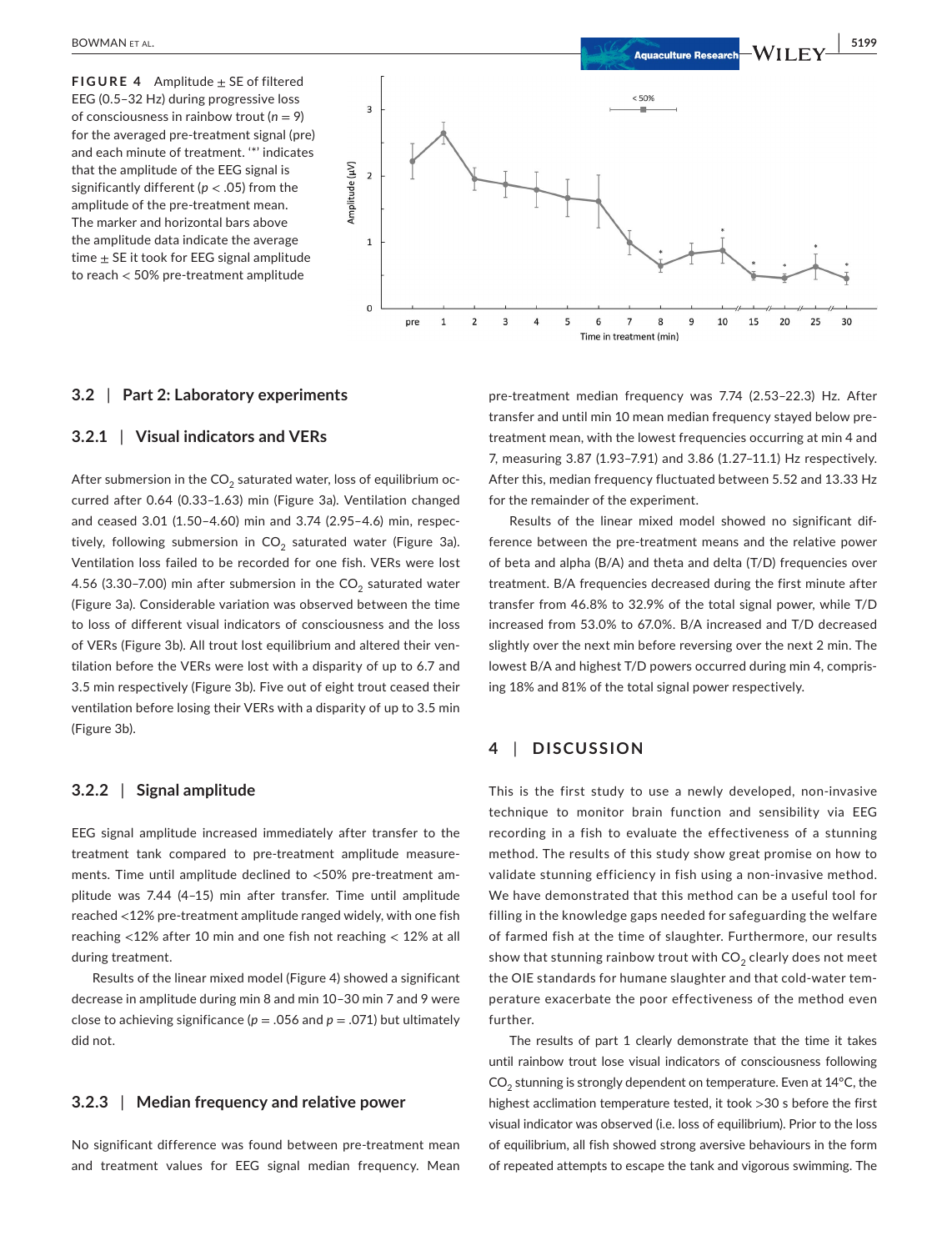longest time it took for the last visual indicator of consciousness to be observed (i.e. loss of ventilation) increased from around 4.5 min at 14°C to more than 11 min at 2°C. CO<sub>2</sub> narcosis clearly does not induce immediate unconsciousness and triggers intense aversive behaviours before stunning is effective, with cold acclimation temperatures significantly prolonging the induction time of the narcosis, which ultimately leads to substantial animal welfare problems.

Similar negative effects of cold temperatures on stunning and killing efficiency have previously been demonstrated for other methods and can be explained by a decreased metabolic rate in fish at low water temperatures (Kestin et al., 1991; Robb & Kestin, 2002). For example, when asphyxiated in air it took around 11 min for rainbow trout to lose ventilation at 14°C, whereas at 2°C it took >3 h, more than 17 times longer, for ventilation to cease (Kestin et al., 1991). Another factor that plays into the strong effect temperature has on stunning efficiency is the decreased diffusion rate of gases at lower temperatures (Ott, Heisler, & Ultsch, 1980). This will potentially prolong the time it takes before enough  $CO<sub>2</sub>$  is absorbed into the bloodstream to reach the levels needed for the gas to induce unconsciousness.

The analyses of EEG signals showed that there was no defining minute in which consciousness was lost following  $CO<sub>2</sub>$  stunning. The analysis of changes in EEG signal amplitude indicates that the transition to unconsciousness occurred between 6.5 and 8.5 min after submersion, whereas the analyses of the lowest median frequencies and the period when high-amplitude, low-frequency waves comprised the largest portion of the signal indicate that the transition to unconsciousness occurred between 4 and 7 min. Thus, by collectively examining the time it takes for VERs to disappear and for changes to occur in the EEG signal (amplitude and median frequency), it seems that the transition to an unconscious state occurred 4.5–8.5 min after submersion in  $CO<sub>2</sub>$  saturated water. Unfortunately, these results confirm that visual indicators of consciousness may be unreliable from an ethical perspective (Lambooij et al., 2010; Robb & Kestin, 2002; Robb & Roth, 2003), as brain function was observed to continue in some individuals for up to 3.5 min after ventilation ceased and up to 6.5 min after the loss of equilibrium in rainbow trout.

Previous studies have shown that loss of VERs indicates a degree of brain failure indicative of insensibility in fish (Bowman et al., 2019; Bullock, Hofmann, New, & Nahm, 1991; Kestin et al., 1991, 1995; Readman, 2015; Retter et al., 2018; Robb & Roth, 2003; Robb et al., 2000; van de Vis et al., 2003), chickens and ducks (Gregory & Wotton, 1986) and livestock (Verhoeven, Gerritzen, Hellebrekers, & Kemp, 2014). While visual indicators of a loss of consciousness in fish are susceptible to misinterpretation from subjective visual observation, the use of EEG to assess VERs allows for a more definitive method of determining when sensibility is lost. The presence of a waveform as a response to flashing light indicates that there is some level of processing occurring in the brain, and so in the absence of a direct measure of consciousness, the presence of VERs must represent the possibility that the fish is not insensible (Kestin et al., 1991). When VERs are lost, it indicates that the insult to the brain was sufficient enough to inhibit a primary sensory pathway, which may represent a degree of brain failure that is inconsistent with sensibility (Daly et al., 1987; Kestin et al., 1991).

Taken together, these results highlight that visual indicators of a loss of consciousness in rainbow trout during  $CO<sub>2</sub>$  stunning are insufficient, and the prolonged time of induction for fish in cold-water temperatures increases the risk of misjudgements of the state of consciousness. To safeguard the welfare of farmed fish, it is critical to evaluate stunning methods using EEG to determine sensibility (or lack thereof) rather than relying on visual indicators alone and to do so at all possible water temperatures.

#### **5** | **CONCLUSION**

A successful stun should induce insensibility in as short a time as possible, ideally immediately, and not cause any adverse reactions. In the present study, we found no evidence in support of this for  $CO<sub>2</sub>$  stunning as the long induction time and aversive behaviour indicate that fish are subjected to avoidable stress. Therefore, we recommend that  $CO<sub>2</sub>$  stunning continue to be considered an inhumane stunning practice. Additionally, we showed that there is a poor relationship between the loss of VERs and loss of visual indicators of consciousness, which suggests that when visual indicators alone are used fish risk being misjudged as insensible before sensibility is actually lost. Colder temperatures extend the time it takes for visual indicators of consciousness to be lost and aggravates the problem of determining when a fish loses brain function and sensibility. Our results highlight that stunning methods, like  $CO<sub>2</sub>$  stunning, that rely on human observation to determine when a fish loses sensibility are welfare hazards in aquaculture.

#### **ACKNOWLEDGMENTS**

The authors would like to thank Vänneåns fiskodling AB for access to their facility and acknowledge Prof. Michael Axelsson for excellent technical assistance. The work was funded by grants from the Swedish research council for Environment and Agricultural Science and Spatial Planning (Formas). The authors have no conflicts of interest to disclose.

#### **DATA AVAILABILITY STATEMENT**

The data that support the findings of this study are openly available in figshare at <http://doi.org/10.6084/m9.figshare.11356283>

#### **ORCID**

*Jennifer Bowm[an](https://orcid.org/0000-0002-4797-748X)* <https://orcid.org/0000-0003-2227-2819> *Per Hjelmstedt* <https://orcid.org/0000-0002-4797-748X> *Charlotte B[erg](https://orcid.org/0000-0003-0268-1199)* <https://orcid.org/0000-0001-5671-5273> *Albin Gräns* <https://orcid.org/0000-0003-0268-1199>

#### **REFERENCES**

Anonymous. (1995). Operating manual for the product certification schemes for Scottish quality farmed salmon and smoked Salmon Scottish quality salmon. Iverness, Scotland.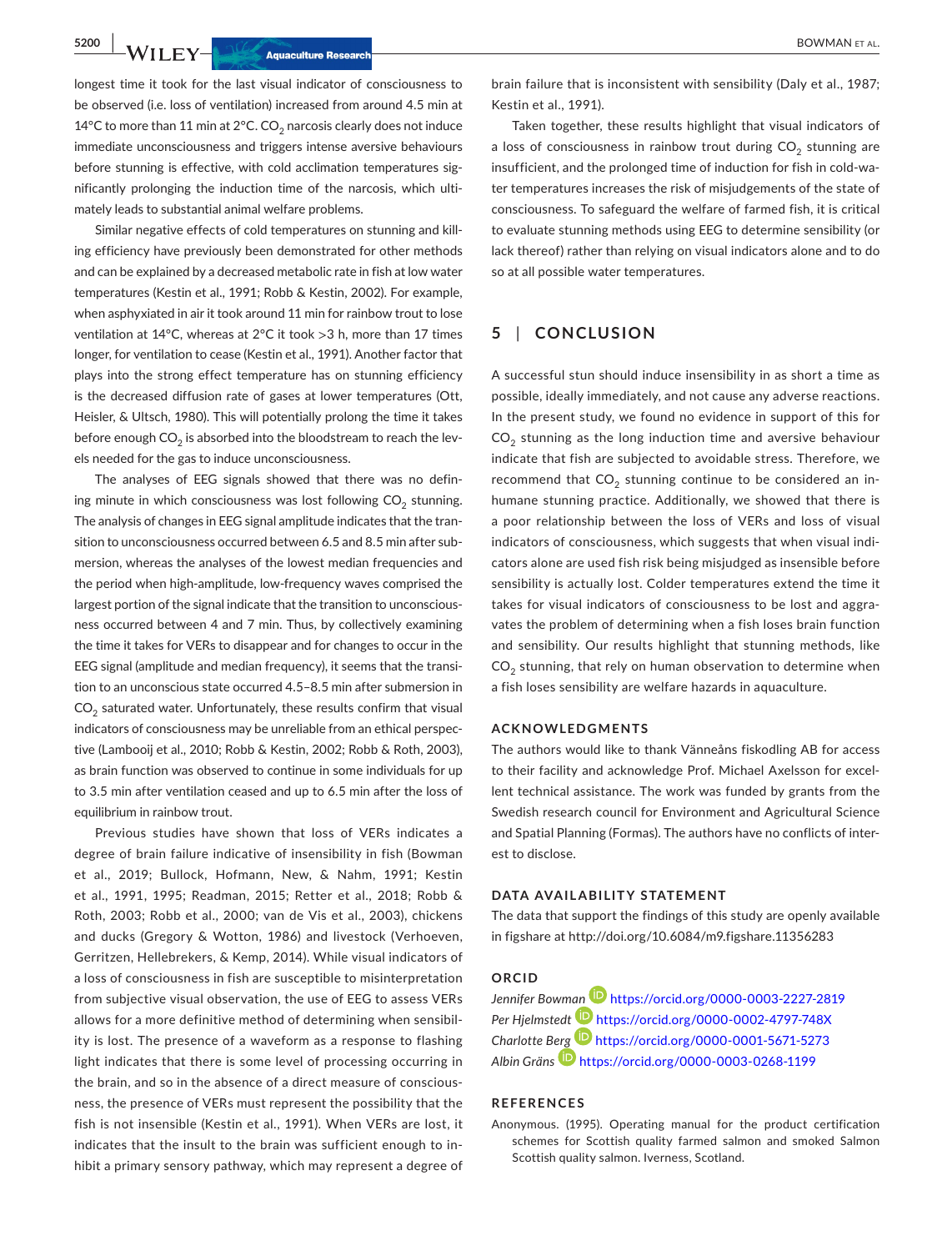- Bernier, N. J. & Randall, D. J. (1998). Carbon dioxide anaesthesia in rainbow trout: Effects of hypercapnic level and stress on induction and recovery from anaesthetic treatment. *Journal of Fish Biology*, *52*, 621–637.
- Bowman, J., Hjelmstedt, P., & Gräns, A. (2019). Non-invasive recordings of brain function in rainbow trout: Evaluations of the effects of MS-222 anesthesia induction. *Aquaculture Research*, *50*, 3420–3428. 10.111/are.14300
- Brijs, J., Sandblom, E., Axelsson, M., Sundell, K., Sundh, H., Huyben, D., … Gräns, A. (2018). The final countdown: Continuous physiological welfare evaluation of farmed fish during common aquaculture practices before and during harvest. *Aquaculture*, *495*, 903–911. [https://](https://doi.org/10.1016/j.aquaculture.2018.06.081) [doi.org/10.1016/j.aquaculture.2018.06.081](https://doi.org/10.1016/j.aquaculture.2018.06.081)
- Bullock, T. H., Hofmann, M. H., New, J. G., & Nahm, F. K. (1991). Dynamic properties of visual evoked potentials in the tectum of cartilaginous and bony fishes, with neuroethological implications. *The Journal of Experimental Zoology Supplement*, *5*, 142–155.
- Cho, S., Byun, D., Nam, T., Choi, S., Lee, B., Kim, M., & Kim, S. (2017). Zebrafish as an animal model in epilepsy studies with multichannel EEG recordings. *Scientific Reports*, *7*, 1–10.
- Daly, C. C., Gregory, N. G., & Wotton, S. B. (1987). Captive bolt stunning of cattle: Effects on brain function and role of bolt velocity. *The British Veterinary Journal*, *143*, 574–580. [https://doi.org/10.1016/0007-](https://doi.org/10.1016/0007-1935(87)90049-2) [1935\(87\)90049-2](https://doi.org/10.1016/0007-1935(87)90049-2)
- EFSA. (2004). Opinion of the Scientific Panel on Animal Health and Welfare on a request from the Commission related to welfare aspects of the main systems of stunning and killing the main commercial species of animals. *The EFSA Journal*, *45*, 1–29. [https://doi.](https://doi.org/10.2903/j.efsa.2004.45) [org/10.2903/j.efsa.2004.45](https://doi.org/10.2903/j.efsa.2004.45)
- Gibson, T. J., Johnson, C. B., Murrell, J. C., Hulls, C. M., Mitchinson, S. L., Stafford, K. J., … Mellor, D. J. (2009). Electroencephalographic responses of halothane-anaesthetised calves to slaughter by ventral-neck incision without prior stunning. *New Zealand Veterinary Journal*, *57*, 77–83. [https://doi.org/10.1080/00480](https://doi.org/10.1080/00480169.2009.36882) [169.2009.36882](https://doi.org/10.1080/00480169.2009.36882)
- Gräns, A., Niklasson, L., Sandblom, E., Sundell, K., Algers, B., Berg, C., ... Kiessling, A. (2016). Stunning fish with  $CO<sub>2</sub>$  or electricity: Contradictory results on behavioural and physiological stress responses. *Animal*, *10*, 1–8.
- Gregory, N. G., & Wotton, S. B. (1986). Effect of slaughter on the spontaneous and evoked activity of the brain. *British Poultry Science*, *27*, 195–205.<https://doi.org/10.1080/00071668608416872>
- IBF, VetEffecT, Wageningen University, & (SANTE), R. C. for the E. C. D. H. and F. S. (2017). Welfare of farmed fish: Common practices during transport and at slaughter. Retrieved from [http://publications.eu](http://publications.europa.eu/resource/cellar/facddd32-cda6-11e7-a5d5-01aa75ed71a1.0001.01/DOC_1)[ropa.eu/resource/cellar/facddd32-cda6-11e7-a5d5-01aa75ed71](http://publications.europa.eu/resource/cellar/facddd32-cda6-11e7-a5d5-01aa75ed71a1.0001.01/DOC_1) [a1.0001.01/DOC\\_1](http://publications.europa.eu/resource/cellar/facddd32-cda6-11e7-a5d5-01aa75ed71a1.0001.01/DOC_1)
- Kestin, S. C., van de Vis, J. W., & Robb, D. H. F. (2002). Protocol for assessing brain function in fish and the effectiveness of methods used to stun and kill them. *Veterinary Record*, *150*, 302–307. [https://doi.](https://doi.org/10.1136/vr.150.10.302) [org/10.1136/vr.150.10.302](https://doi.org/10.1136/vr.150.10.302)
- Kestin, S., Wotton, S., & Adams, S. (1995). The effect of CO2, concussion or electrical stunning of rainbow trout (Oncorhynchus mykiss) on fish welfare. Proceedings of Aquaculture Europe '95, 9–12 August, Trondheim, Norway. Special publication 23, pp. 380–381. European Aquaculture Society: Oostende, Belgium.
- Kestin, S. C., Wotton, S. B., & Gregory, N. G. (1991). Effect of slaughter by removal from water on visual evoked activity in the brain and reflex movement of rainbow trout (*Oncorhynchus mykiss*). *The Veterinary Record*, *128*, 443–446. <https://doi.org/10.1136/vr.128.19.443>
- Kugino, K., Tamaru, S., Hisatomi, Y., & Sakaguchi, T. (2016). Long-duration carbon dioxide anesthesia of fish using ultra fine (nano-scale) bubbles. *PLoS One*, *11*, 1–9. <https://doi.org/10.1371/journal.pone.0153542>
- Lambooij, B., Digre, H., Erikson, U., Reimert, H., Burggraaf, D., & van de Vis, H. (2013). Evaluation of Electrical Stunning of Atlantic Cod

(*Gadus morhua*) and Turbot (*Psetta maxima*) in Seawater. *Journal of Aquatic Food Product Technology*, *224*, 371–379.

- Lambooij, B., Kloosterboer, K., Gerritzen, M. A., André, G., Veldman, M., & Van de Vis, H. (2006). Electrical stunning followed by decapitation or chilling of African catfish (*Clarias gariepinus*): Assessment of behavioural and neural parameters and product quality. *Aquaculture Research*, *37*, 61–70. [https://doi.org/10.1111/j.1365-2109.2005.](https://doi.org/10.1111/j.1365-2109.2005.01395.x) [01395.x](https://doi.org/10.1111/j.1365-2109.2005.01395.x)
- Lambooij, E., Grimsbø, E., van de Vis, J. W., Reimert, H. G. M., Nortvedt, R., & Roth, B. (2010). Percussion and electrical stunning of Atlantic salmon (*Salmo salar*) after dewatering and subsequent effect on brain and heart activities. *Aquaculture*, *300*, 107–112. [https://doi.](https://doi.org/10.1016/j.aquaculture.2009.12.022) [org/10.1016/j.aquaculture.2009.12.022](https://doi.org/10.1016/j.aquaculture.2009.12.022)
- Lines, J. A., & Spence, J. (2012). Safeguarding the welfare of farmed fish at harvest. *Fish Physiology and Biochemistry*, *38*, 153–162. [https://doi.](https://doi.org/10.1007/s10695-011-9561-5) [org/10.1007/s10695-011-9561-5](https://doi.org/10.1007/s10695-011-9561-5)
- Martin, J. E., & McKeegan, D. E. F. (2017). The elusive boundary between consciousness & unconsciousness: Spectral analysis of EEG may hold the key. Measuring animal welfare and applying scientific advances – Why is it still so difficult? UFAW International Symposium (2017). *27–29 June*. London, UK
- Marx, H., Brunner, B., Weinzierl, W., Hoffmann, R., & Stolle, A. (1997). Methods of stunning freshwater fish: Impact on meat quality and aspects of animal welfare. *Zeitschrift Für Lebensmittel-Untersuchung Und -Forschung*, *204*, 282–286. [https://doi.org/10.1007/s0021](https://doi.org/10.1007/s002170050078) [70050078](https://doi.org/10.1007/s002170050078)
- McFarland, W. N. (1959). A study of the Effects of Anesthetics on the Behavior and Physiology of Fishes. *Publications of the Institute of marine Sciences*, *6*, 23–55.
- Mcilhone, A. E., Beausoleil, N. J., Johnson, C. B., & Mellor, D. J. (2014). Effects of isoflurane, sevoflurane and methoxyflurane on the electroencephalogram of the chicken. *Veterinary Anaesthesia and Analgesia*, *41*, 613–620.<https://doi.org/10.1111/vaa.12154>
- OIE. (2018). Welfare aspects of stunning and killing of farmed fish for human consumption. *OIE Aquatic Animal Health Code, Chapter*, *7*(3),  $1 - 4$ .
- Ott, M. E., Heisler, N., & Ultsch, G. R. (1980). A re-evaluation of the relationship between temperature and the critical oxygen tension in freshwater fishes. *Comparative Biochemistry and Physiology*, *67*, 337– 340. [https://doi.org/10.1016/S0300-9629\(80\)80005-3](https://doi.org/10.1016/S0300-9629(80)80005-3)
- Quick, I. A., & Laming, P. R. (1990). Relationship between ecg, eeg and sps responses during arousal in the goldfish (*Carassius auratus*). *Comparative Biochemistry and Physiology – Part A: Physiology*, *95*, 459–471. [https://doi.org/10.1016/0300-9629\(90\)90249-R](https://doi.org/10.1016/0300-9629(90)90249-R)
- Readman, G. (2015). Advances in anaesthetics for fish: greater understanding of species specific welfare associated with induction and efficacy. PhD thesis. University of Bristol, p. 332.
- Retter, K., Esser, K., Lüpke, M., Hellmann, J., Steinhagen, D., & JungSchroers, V. (2018). Stunning of common carp: Results from a field and a laboratory study. *BMC Veterinary Research*, *14*, 1–11. <https://doi.org/10.1186/s12917-018-1530-0>
- Robb, D. H. F., & Kestin, S. C. (2002). Methods used to kill fish: Field observations and literature reviewed. *Animal Welfare*, *11*, 269–282.
- Robb, D. H. F., & Roth, B. (2003). Brain activity of Atlantic salmon (*Salmo salar*) following electrical stunning using various field strengths and pulse durations. *Aquaculture*, *216*, 363–369. [https://doi.org/10.1016/](https://doi.org/10.1016/S0044-8486(02)00494-5) [S0044-8486\(02\)00494-5](https://doi.org/10.1016/S0044-8486(02)00494-5)
- Robb, D. H. F., Wotton, S. B., McKinstry, J. L., Sorensen, N. K., Kestin, S. C., & Sorensen, N. K. (2000). Commercial slaughter methods used on Atlantic salmon: Determination of the onset of brain failure by electroencephalography. *Veterinary Record*, *147*, 298–303. [https://](https://doi.org/10.1136/vr.147.11.298) [doi.org/10.1136/vr.147.11.298](https://doi.org/10.1136/vr.147.11.298)
- Ross, L. G., & Ross, B. (2008). *Anaesthetic and Sedative Techniques for Aquatic Animals*, 3rd edn (p. 228). Oxford, UK: Wiley, Blackwell. ISBN: 978-1-4051-4938-9.